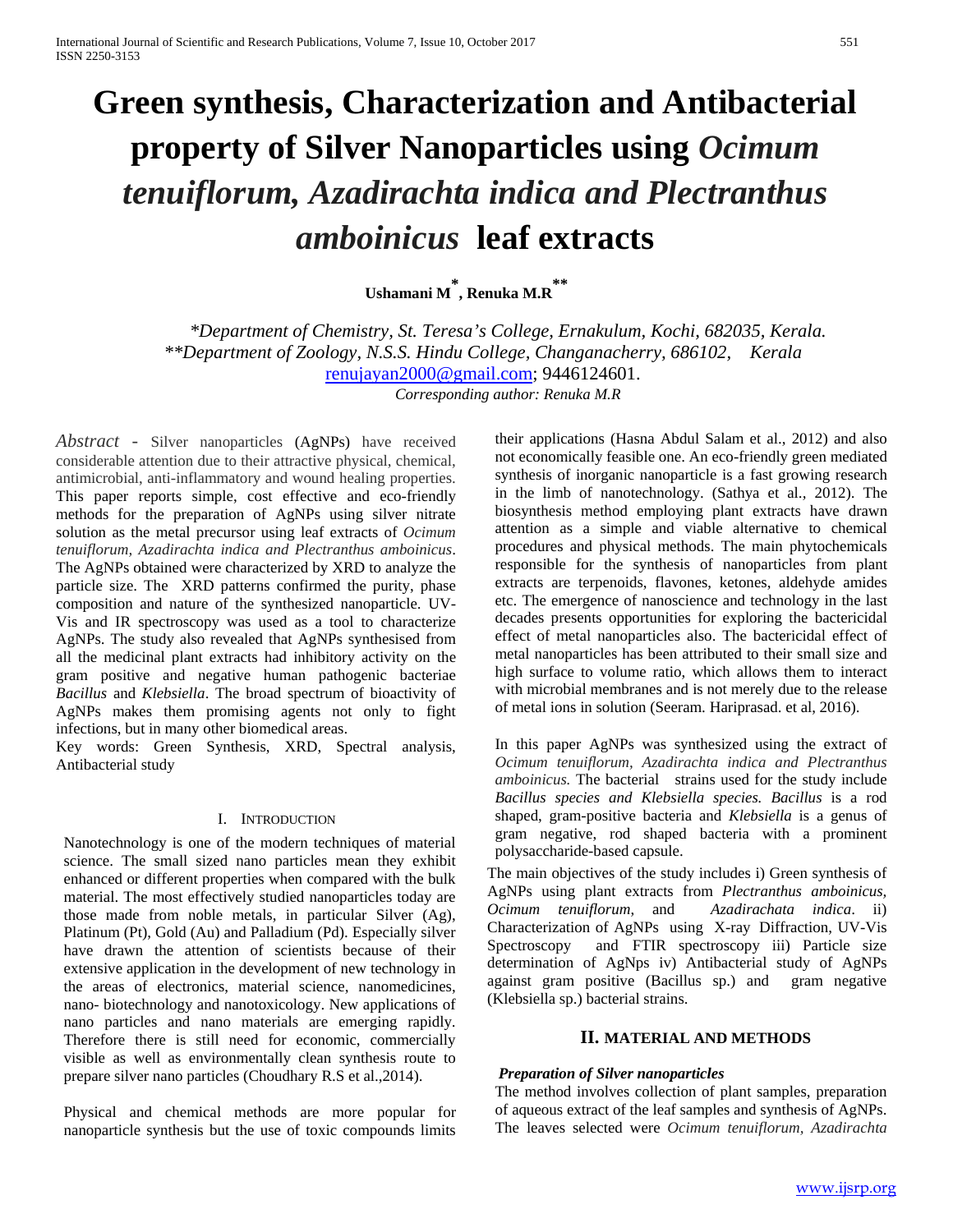*indica and Plectranthus amboinicus*. The collected leaf samples were cleaned to remove adhering impurities, sand particles and dust. Then the sample was soaked in distilled water, washed and dried. 20 grams of dried leaves was boiled with 200 ml distilled water for 30 minutes. Then the resulting crude extract was filtered through Whatman no.40 filter paper. 100 ml of the aqueous solution of plant extract was added to 50 ml of 1 molar silver nitrate solution. The solution was allowed to react at room temperature. AgNPs formed was filtered, washed and dried. The dried samples were characterized using XRD and IR.

#### *Antimicrobial study*

1 milli molar silver nitrate solution was used for the study. 90 ml of 1 milli molar silver nitrate solution was mixed with 10 ml of plant extract. Sterilized nutrient agar medium was used to culture bacteria. The method followed for the antibacterial study was Kirby-Baur Disc diffusion method. Tests were repeated four times and the mean of zone of inhibitions produced were determined. Results are expressed as mean value of diameters of zone of inhibition for four replications. Using commercial antibiotic Ampicilin a control was also maintained for comparison.

## **III. RESULT AND DISCUSSION**

## **1. Characterization of silver nanoparticles**

## **XRD analysis**

Figure 1a, 1b and 1c shows the XRD of AgNPs obtained from different plant samples. The peaks corresponding to (111), (200), (220) and (311) planes of silver was observed and compared with the standard powder diffraction card of JCPDS (Silver file no.JCP2-03-065-2871). The XRD study confirmed that the resultant particles are (FCC) silver nanoparticles. Table 1 shows the determination of average particle size of AgNPs from four plant extracts.



Fig 1a. XRD of Silver nanoparticle prepared from *Azadirachta indica*



Fig 1b.XRD of Silver nanoparticle prepared from *Plectranthus amboinicus*



Fig 1c.XRD of Silver nanoparticle prepared from *Ocimum tenuiflorum*

#### **UV-Visible spectroscopy**

UV – Visible spectra taken for all the 3 samples showed absorption peaks in the range  $400 - 450$ nm. This is in good agreement with literature (Li T. et al 2007), clearly indicating the formation of AgNPs and is reported to be due to Surface Plasmon resonance. Figure 2, 3 and 4 shows the formation of AgNps prepared from *Plectranthus amboinicus, Ocimum tenuiflorum*, and *Azadirachata indica* in comparison with the UV spectrum of the plain plantextract.



Fig 2a UV visible absorption peak of *Azadirachta* extract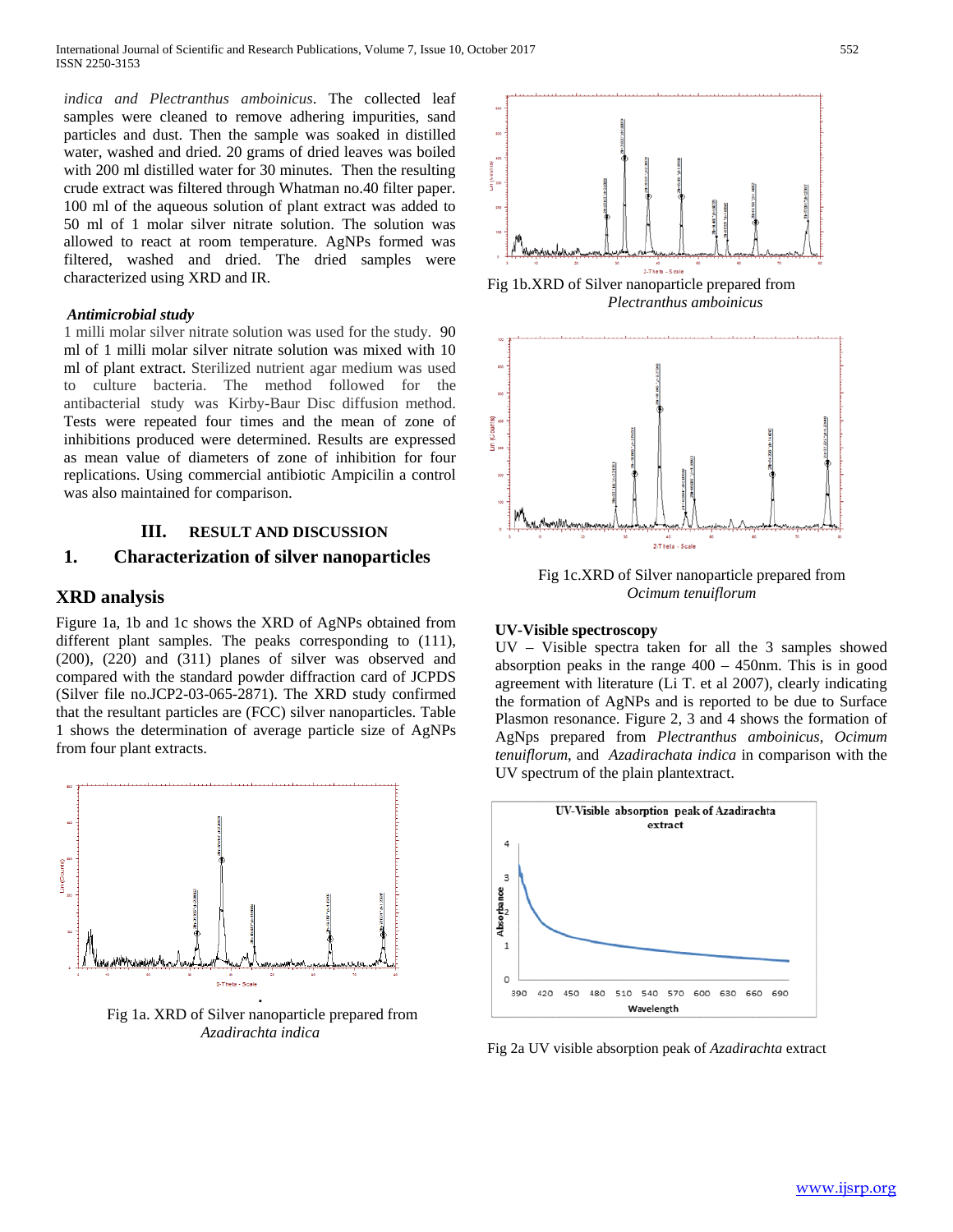

Fig 2b AgNPs from *Azadirachta* extract after 1 hour



Fig 2c UV visible absorption peak of *Ocimum* extract



Fig 2d AgNPs from *Ocimum* extract after 1 hour



Fig 2e UV visible absorption peak of *P.amboinicus* extract



Fig 2f AgNPs from *P.amboinicus* extract after 1 hour

## **Analysis of FTIR spectrum of AgNPs prepared by** *Ocimum tenuiflorum* **(tulsi) extract**

The band at  $3444.27$  cm<sup>-1</sup> corresponds to either OH stretching of hydrogen bonded alcohol and phenols. The peak at 1592.7 cm-1 corresponds to N-H bend primary amine. The band at  $1340.38$  cm<sup>-1</sup> corresponds to C-N stretching of aromatic amine and  $1155.84 \text{ cm}^{-1}$ , 1002.98 cm-1 corresponds to CO stretch of alcohol, ethers, acid, anhydride. The peak at  $1495.14$  cm<sup>-1</sup> and  $1434.64$  cm<sup>-1</sup> is due to OH in plane of bending. Therefore the synthesized nanoparticles were surrounded by proteins and metabolites such as terpenoids having functional group of alcohols, ketones, aldehydes and carboxylic acid. From the analysis of FTIR studies we confirmed that the carbonyl group from the amino acid residues has the stronger ability to bind metal indicating that the proteins could possibly form a coating on the metal nanoparticles to prevent agglomeration and thereby stabilizes them. This suggests that the biological molecules could possibly perform dual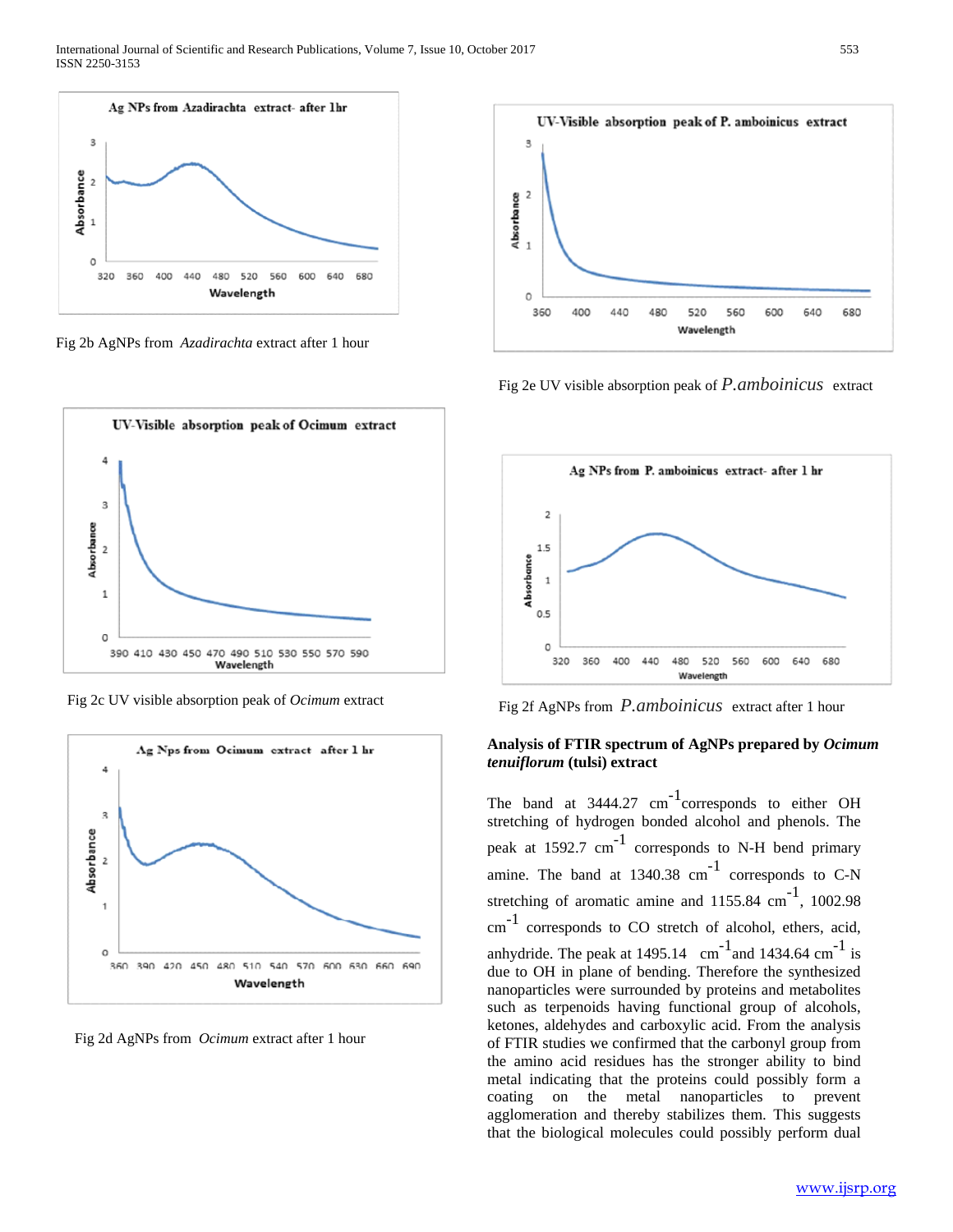function of formation and stabilization of AgNPs in the aqueous medium [K.Mallikarjuna et al 2011]. Figure 5 shows the FTIR spectrum of AgNPs prepared by tulasi extract.



Fig 3. FTIR Spectrum of silver nanoparticles obtained from green synthesis

## **iv) Antimicrobial Property of AgNPs**

AgNPs displayed antimicrobial activity against studied pathogenic microorganisms, with varying degrees, as suggested by the diameter of inhibition zone. Against treatment with bacillus species, commercial antibiotic ampicillin produced an average inhibition zone of 17.4, *ocimum* showed only 7.6, *Azadirichta* showed 9.8 and *Plectranthus* 8.6 mm. Gram negative bacteria *Klebsiella* was more susceptible to AgNPs as indicated by the zones of inhibition produced. Against the treatment with *Klebsiella* ampicillin produced inhibition zone with diameter 14.8 mm where as AgNPs produced from *ocimum* produced very large inhibition zone measuring 18 mm in diameter. *Azadirichta*  produced 10 mm and *plectranthus* 9.8 mm of ZOI. Figure 6 &7 shows the Zones of inhibition produced by *Bacillus* and *Klebsiella respectively.*



Fig 4. shows the zone of inhibition produced by *Bacillus Sp.*



Fig 5. shows the zone of inhibition produced by *Klebsiella Sp.*

Gram positive bacteria bacillus showed smaller inhibition zones against AgNPs when compared with the antibiotic ampicilin. Whereas the gram negative bacteria *Klebsiella* developed larger inhibition zone with AgNPs synthesized from *ocimum*. It should be noted that morphology of the synthesized nanoparticles plays a very important role in the antibacterial property (Pham Van Dong et al., 2012). The Gram negative bacteria *Klebsiella*  showed larger zones of inhibition, compared with the Gram positive bacteria Bacillus, which may due to the variation in cell wall composition. The cell wall of Gram positive bacteria composed of a thick peptidoglycan layer, consisting of linear polysaccharide chains cross linked by short peptides, thus forming more rigid structure leading to difficult penetration of the AgNPs, while in Gram negative bacteria the cell wall possesses thinner peptidoglycan layer (Rai et al., 2014).

AgNPs can induce cell death in bacterial cells inducing structural and morphological changes. When they come in contact with bacterial cells, AgNPs will adhere to cell membranes and go into

the cell through the membrane. Within the bacterial cell they interacts with phosphate-containing compounds like DNA and RNA, while another portion adheres to the sulphur-containing proteins on the membrane. These interactions will cause the formation of pits and pores on the cell membrane resulting in the release of cellular components to the extracellular fluid due to the osmotic difference. Within the cell DNA replication is also prevented by AgNPs causing the death of the cell.

Further increasing their effect, when silver comes in contact with fluids, it tends to ionize, which increases the nanoparticles bactericidal activity. This has been correlated to the suppression of enzymes and inhibited expression of proteins that relate to the cell's ability to produce ATP. It has been seen that in general, AgNPs with an average size of 10 nm or less show electronic effects that greatly increase their bactericidal activity. This could also be partly due to the fact that as particle size decreases, reactivity increases due to the increase in the surface area to volume ratio (Kaur and Sharma, 2016). Table 2 and 3 shows the statistical analysis of the significance of the data obtained from